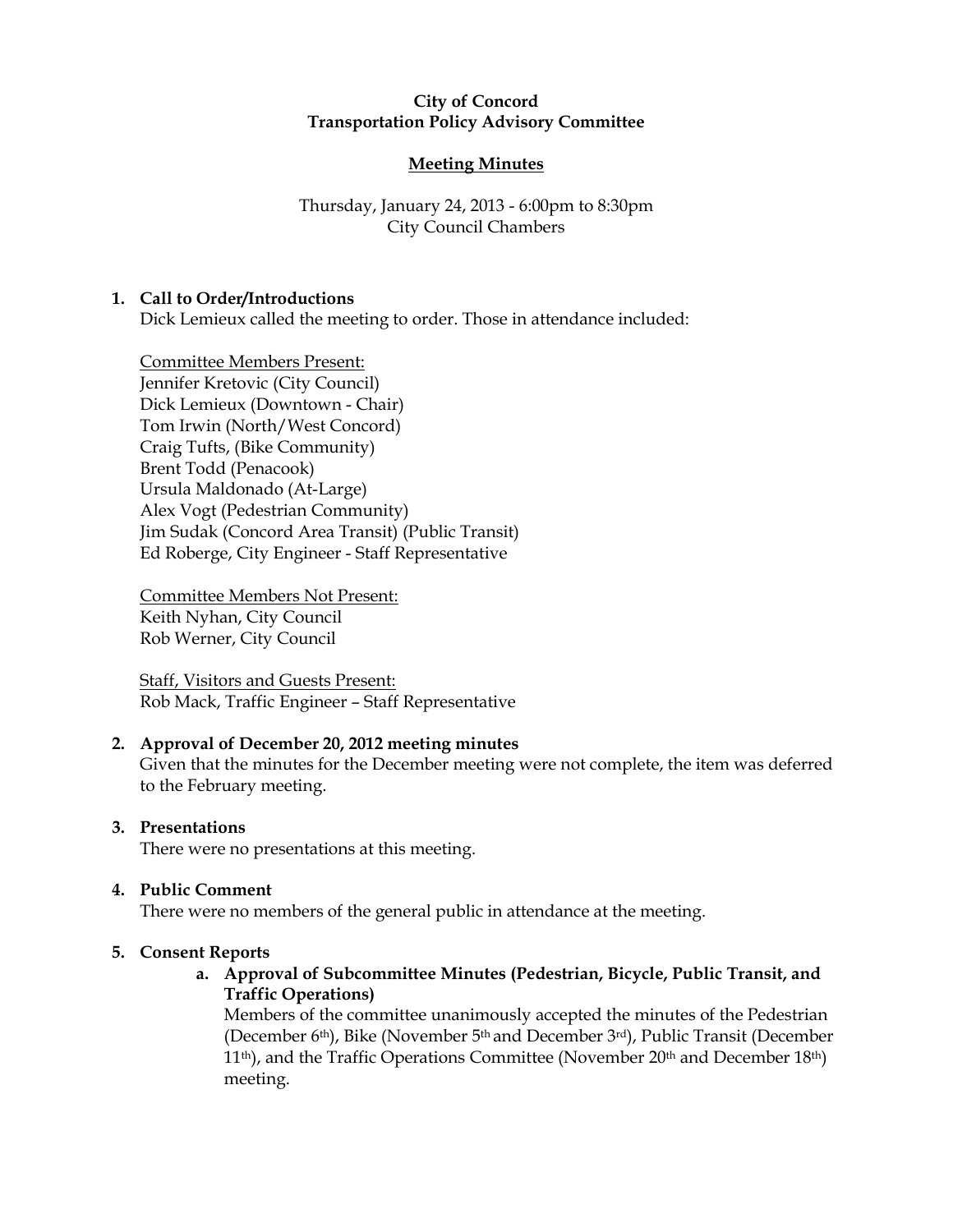- 6. TPAC Referrals from City Council, Staff and Chair
	- a. Referral from City Council to consider establishing a No Parking, Standing, Stopping zone along Conant Drive between South Street and Rundlett Street to mitigate adverse effects of parking for traffic related to school dropoffs/pick-ups at the Abbott-Downing Elementary School. (Council: 10/9/12, 12/20/12).

Rob Mack reported that this referral from Councilor Nyhan had been previously reviewed by the Traffic Operations Committee (TOC) and TPAC and that the matter continues to be monitored by staff and the school district. A meeting was recently coordinated by staff and the school district where vehicle drop-off/pickup, bus stop locations, and crosswalk locations were reviewed.

Rob Mack noted that the TOC met in January and discussed this matter and agreed to defer the item until February to allow the school district to reach out to parents to change processes. Committee members report the morning drop-off process works well but the afternoon pickup is the problem.

b. Referral from City Council to consider removal and installation of STOP signs at Heather Lane intersections, including: installation of a STOP sign on the New Meadow Road eastbound approach to Heather Lane; installation of a STOP sign on the Gabby Lane eastbound approach to Heather Lane; and removal of the STOP sign on the Heather Lane northbound approach to Gabby Lane. (Council: 10/9/12, 12/20/12).

Rob Mack reported that staff will be coordinating a neighborhood meeting to be held at the March TPAC meeting.

## 7. Status report on subcommittees

a. Pedestrian Committee, Alex Vogt

Alex Vogt reported that the Pedestrian Committee met on January 7th and discussed the Main Street improvement project, pedestrian access to and from the Friendly Kitchen site and the need to plow area sidewalks, and the need for a bus stop in the vicinity of the Friendly Kitchen site.

## b. Bike Committee, Craig Tufts

Craig Tufts reported that the Bike Committee met in January and reviewed bike parking preferences on Main Street. The discussions focused on types of bike racks that could be used and locations. The Bike Committee also discussed the development of a bike counting program.

## c. Public Transit Committee, Jennifer Kretovic

Councilor Jennifer Kretovic reported that the Public transit Committee did not meet in early January but would be meeting on January 29<sup>th</sup>. CAT held a public meeting in early January to outline and discuss bus route changes. Councilor Kretovic also reported that the committee discussed bus stop locations particularly the North State Street/Penacook Street location.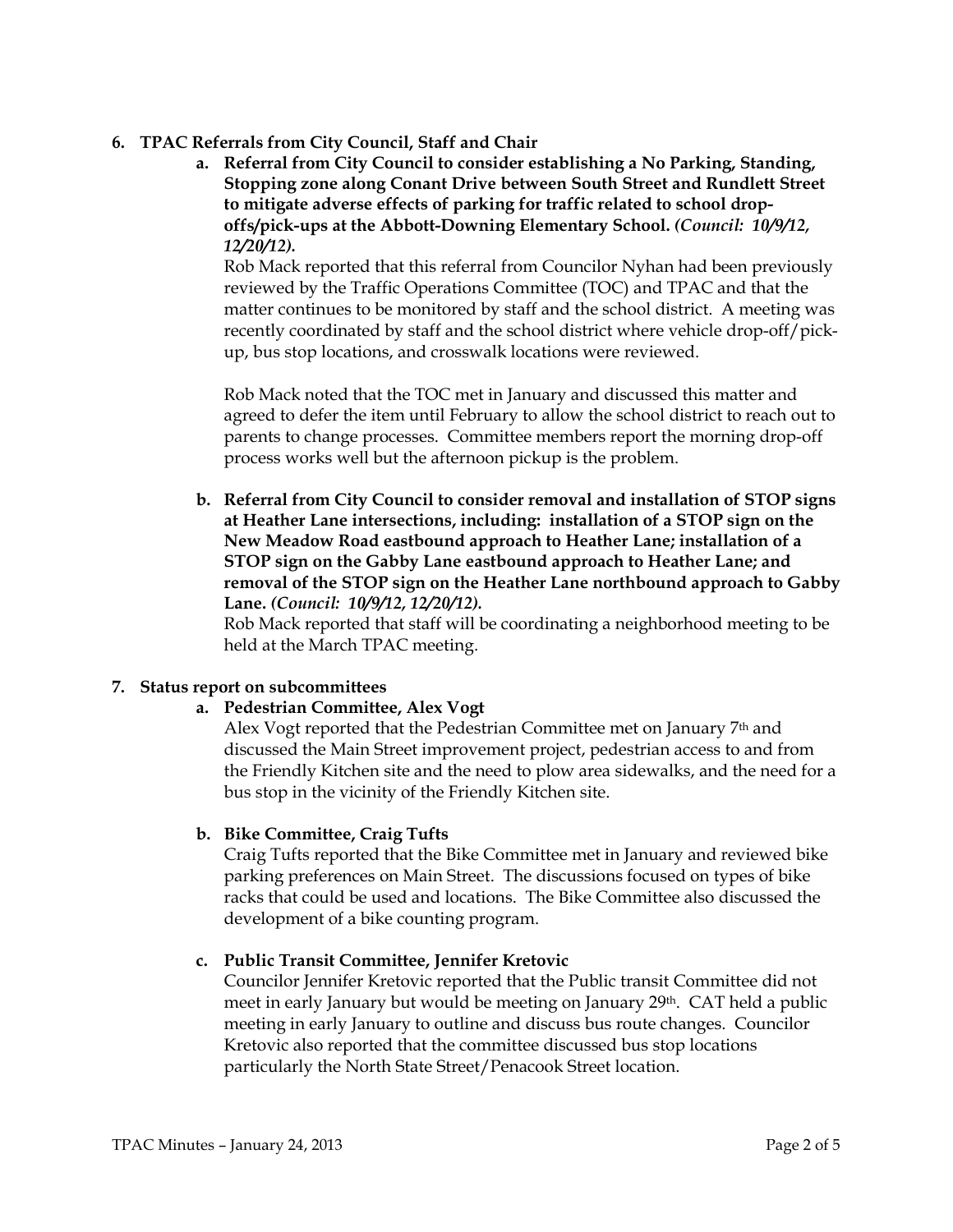### d. Traffic Operations Committee, Rob Mack

Rob Mack that the Traffic Operations Committee (TOC) met in January and discussed several referrals from Council including a request to enforce the "No Right on Red" violations at the Loudon Road/Fort Eddy Road intersections. Rob Mack also reported that due to snow narrowing roads with on-street parking, the Fire Department expressed concern with Prospect Street. Temporary parking restrictions will be considered. The TOC also reviewed annual traffic accident data.

#### 8. Staff Updates

### a. Downtown Complete Streets Improvement Project – TIGER 2012

Ed Roberge presented the latest design layout plans and invited comments from the committee. The design layout presented included the 2-lane roadway section with a traversable center median, a mix of angled and parallel parking throughout the project area and 18'+ wide sidewalks in the central core area (Pleasant to Centre/Loudon). The design layout was referred to as the balanced sidewalk approach. Ed Roberge noted that given a narrow width in some sections along South Main Street, sidewalk widths are much narrower – but generally no less than 13' wide. The streetscape is made up of a 1.5' curb zone, 7.5' street furniture zone, an 8' wide pedestrian zone, and generally a 2' building zone. Actual dimensions vary through the corridor. This layout allows for a transformative change to downtown as has been requested by the Project Advisory Committee (PAC) and the general public. Space will be reserved for public art and staff is coordinating with local arts agencies for opportunities to create unique areas.

Ed Roberge reported that a NH Listens Session is scheduled for Monday, February  $4<sup>th</sup>$  at 6:30 PM at the Grappone Center to solicit plan review comments from the general public. All TPAC members are encouraged to attend and participate.

TPAC discussed the plans and generally support the layout plan. Alex Vogt asked if staff was still considering a roundabout at the intersection of Pleasant and Main. Ed Roberge indicated that considerable time has been spent analyzing the intersection and it just does not seem to work for a roundabout.

Ed Roberge indicated that the project plans go to a public hearing before City Council on February 11th with the hope to get Council to endorse the layout plans and consider closing Phenix Avenue to vehicular traffic.

#### b. US Route 3 Corridor (North) Improvement Project – Phase 5

Ed Roberge reported that at their meeting on January 14th, City Council accepted the final design report by staff recommending corridor improvements along Village Street including a roundabout at the intersection of Village/Washington and a future traffic signal at Village/Canal.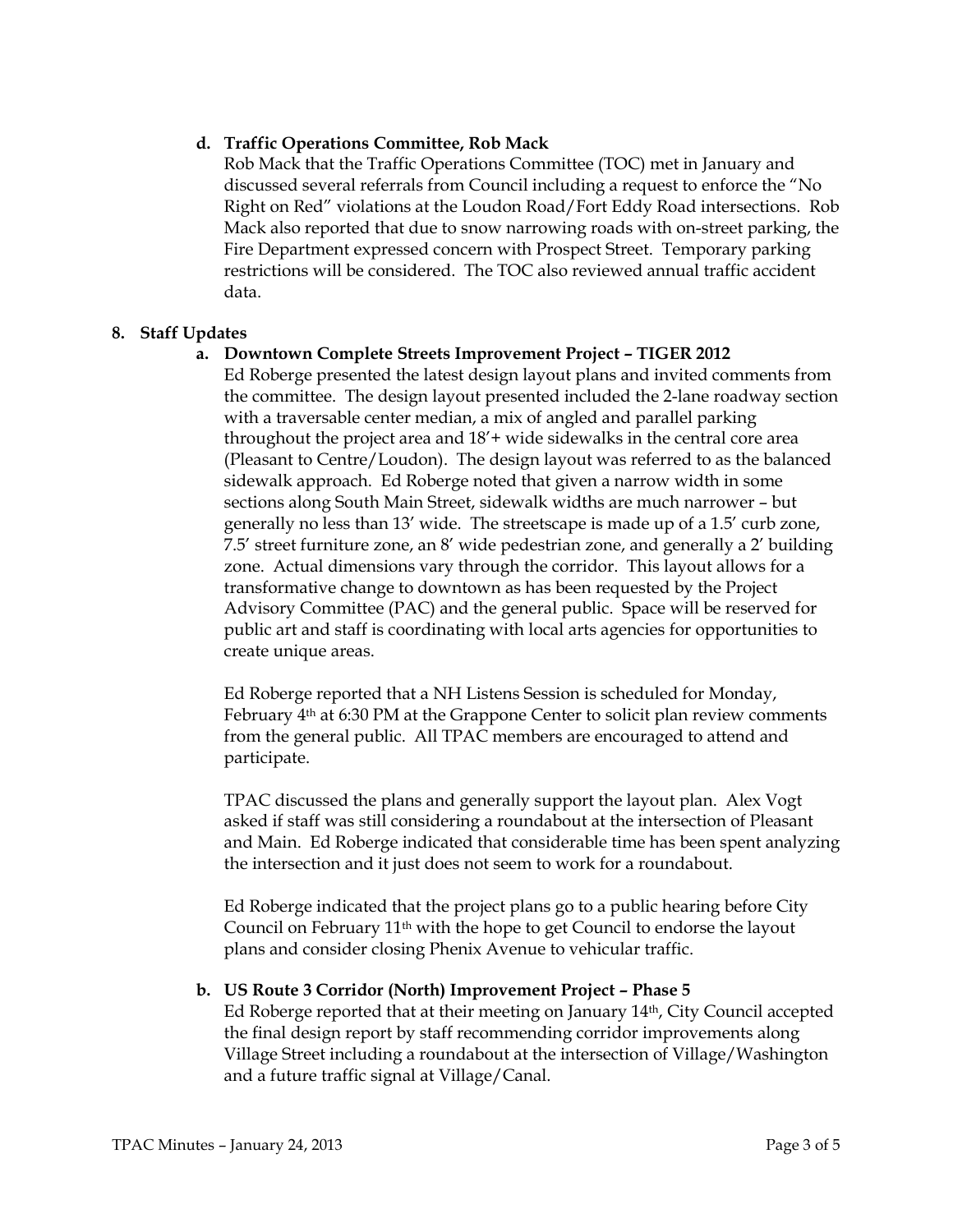Additionally, City Council accepted a proposal to relocate overhead utility lines within the Penacook Village area underground and requested that staff prepare an appropriation resolution for consideration in February. If accepted, the matter will be set for a public hearing in March. In considering the major utility work, staff indicated that construction on the roadway/streetscape improvements would be deferred until 2014 anticipating that the utility relocation effort would continue through 2013.

#### 9. Old Business

### a. FY2014-FY2023 CIP Project Priority Review

Ed Roberge distributed copies of the CIP program worksheets and reviewed project categories including intersections, street corridor improvements, streets – new construction, and sidewalks and streetscapes.

With respect to intersections, the committee concurred that the Exit 16/Mountain Road Intersection Improvement project (CIP24) should be completed before the McKee Square Improvement project (CIP31). The committee considered the placement of projects within the remaining categories and concurred.

Ed Roberge reported that the final worksheet including rankings from the TOC, TPAC, and staff will be provided to City Council at their upcoming CIP outyear review meeting.

#### b. TPAC Meeting Days and Locations

As a follow-up to brief discussion on this matter at the December meeting, Ed Roberge noted TPAC currently meets on the 4th Thursday of each month at 6:00 PM in Council Chambers. The consensus of the committee was to maintain the meeting day and consider moving the meeting to City Hall. Staff will check availability.

#### 10. New business

#### a. Concord Area Transit – Quarterly Report

Councilor Kretovic distributed the FY2012-Q4 and FY2013-Q1 quarterly progress reports to the committee for review. Following review and a brief discussion, Ursula Maldonado made to motion to accept the reports and forward them to City Council. The motion was seconded by Brent Todd. The motion carried unanimously. Ed Roberge stated that the quarterly reports would be finalized and forwarded to City Council on their February agenda.

#### b. Sewalls Falls Bridge Replacement Project Update

Upon request by the Committee, Ed Roberge provided a brief update on the progress of the Sewalls Falls Bridge Replacement Project. A public meeting was held on January 23rd where better than 100 people attended and provided input on the project alternatives. As the committee is aware, a detailed inspection and structural analysis was completed in late 2012 and based on those findings, staff recommends replacement of the existing truss structure bridge.